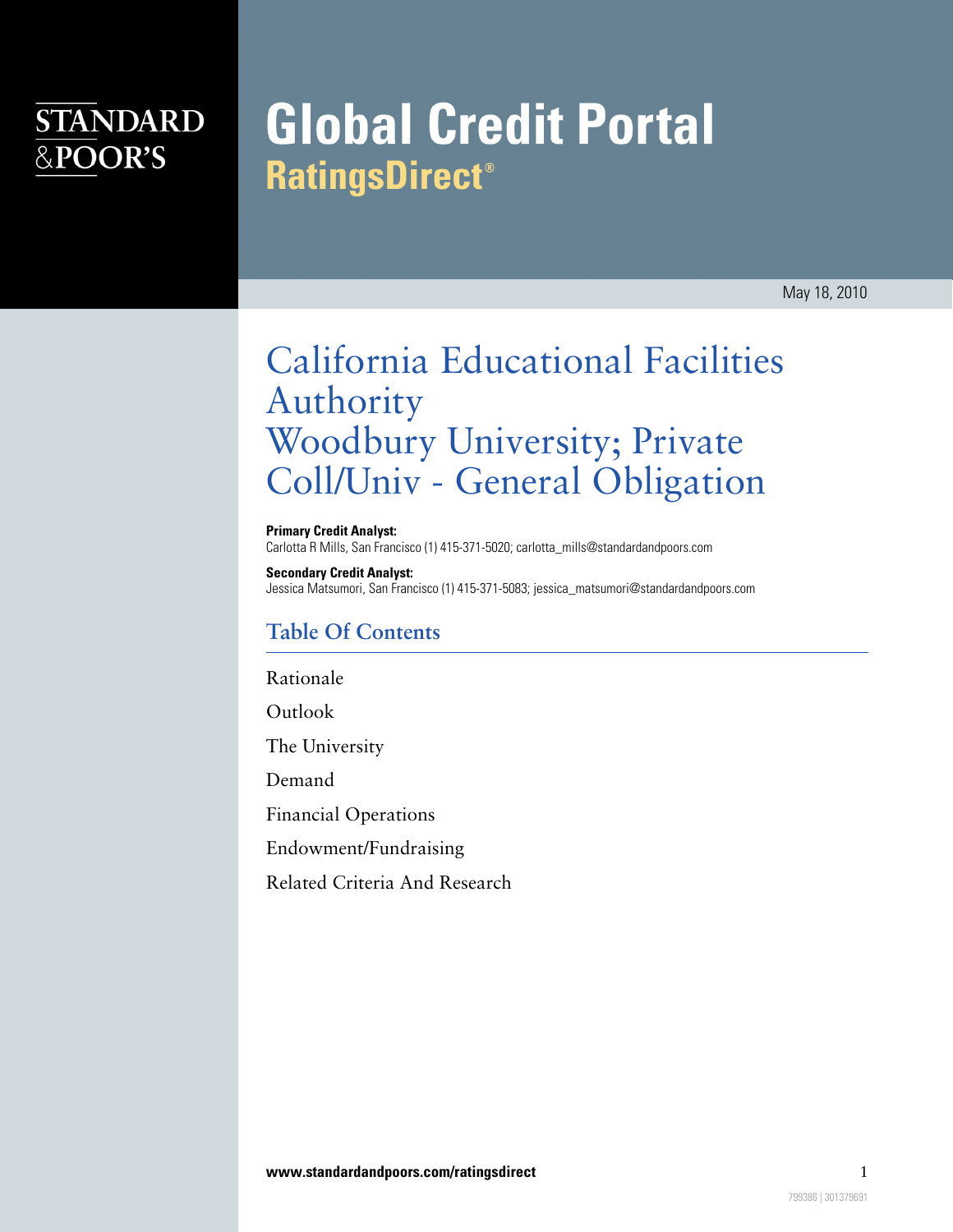## California Educational Facilities Authority Woodbury University; Private Coll/Univ - General Obligation

#### **Credit Profile**

#### **California Ed Fac Auth, California**

Woodbury University, California California Ed Fac Auth (Woodbury University) rev bnds ser 2005 Long Term Rating **BBB-1999** Affirmed Affirmed Affirmed BBB-/Stable Affirmed Affirmed Affirmed

### <span id="page-1-0"></span>**Rationale**

Standard & Poor's Ratings Services affirmed its 'BBB-' long-term rating on the California Educational Facilities Authority's revenue bonds, series 2005, issued on behalf of Woodbury University.

The rating reflects our view of the university's:

- Good financial performance, with a history of operating surpluses;
- Stable enrollment, with fall 2009 headcount of 1,540;
- Strong niche programs in architecture/design and business; and
- Low debt burden of about 3%.

The preceding credit factors are offset in part by our view of the university's:

- Low financial resources for the rating category, with expendable resources in fiscal 2009 of \$9.9 million covering only 24% of operations and 36% of outstanding debt; and
- Very small endowment of \$13.2 million at Dec. 31, 2009.

The bonds are a general obligation of the university, though payment on the bonds is made first from gross revenues (excluding auxiliary enterprise revenue). We understand that the university does not plan to issue additional debt in the near future. In addition to the about \$19 million outstanding 2005 bonds, in 2007 the university issued \$7 million in bonds that we do not rate. All rated bond debt is fixed rate with a maximum annual debt service of \$1.2 million, making the debt burden under 3%. At June 30, 2009, the university had \$27.5 million in debt outstanding, including a note for \$1.7 million.

#### <span id="page-1-1"></span>**Outlook**

The stable outlook reflects our anticipation that the university will maintain positive operations and grow its financial resources over time. Our view of operational shortfalls may have negative outlook or rating implications, as would additional debt without a commensurate increase in resources.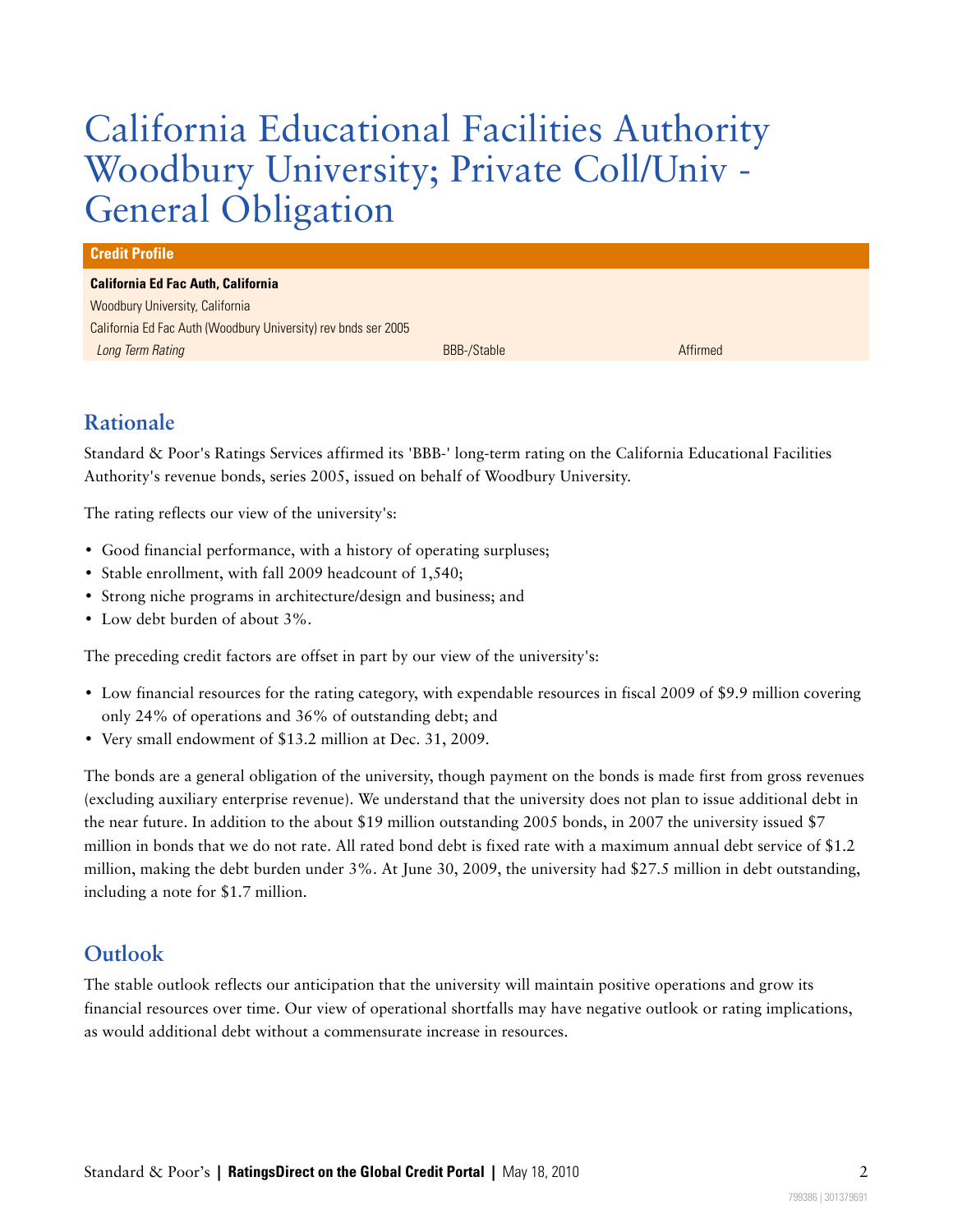#### <span id="page-2-0"></span>**The University**

Founded in 1884, Woodbury University started as a for-profit vocational institution focused primarily on businesses located in Burbank, Calif. It obtained nonprofit status in 1972, and management added a second campus in San Diego about 10 years ago. The primary campus is located on 22 acres in Southern California and, in addition to undergraduate degrees in business and architecture/design, offers degrees in arts and sciences and a master's of business administration and a master's degree in architecture and design. The majority of the student body attends classes at the Burbank campus, and there is a small contingent of architecture/design students at the San Diego location. We understand that management has no current plans to add additional sites.

#### <span id="page-2-1"></span>**Demand**

The university has a predominantly regional draw, with most of its students coming from Southern California. As stipulated by its mission, the university is very diverse: Fall 2009 full-time-equivalent enrollment totaled 1,540, and approximately one-third of the student body is Latino. The majority of students are the first generation of their families to attend college. The university is a Department of Education-designated Hispanic-serving institution. Applications for first-time students increased significantly during the past two years, with 670 applications received for fall 2008 -- a 37% increase from 2007 -- although they dipped slightly to 614 for fall 2009. Management said that applications for fall 2010 are at about the same levels. SAT scores are at about the national average at 1070. The university's tuition is average for its peer group at \$27,636 for fall 2009, which was up by less than 4% from the previous year.

#### <span id="page-2-2"></span>**Financial Operations**

The university maintains balanced financial operations, and has experienced small surpluses on an accrual basis for the past several years. The university is able to maintain what we consider good budget flexibility in part by using practicing professionals as teaching staff, rather than tenured faculty. In fiscal 2009, the university posted what we consider a modest operating surplus of just below \$1 million. Management expects a break-even year for fiscal 2010. The university has historically budgeted a cash reserve of \$400,000 annually and, according to management, will increase the amount to  $$625,000$  in fiscal 2011. The university's pension obligation is more than \$6 million underfunded.

According to management, financial resources declined in fiscal 2008 due in part to an increase in capital assets, and they continued to decrease in fiscal 2009 partly because of investment losses. Expendable resources (under \$10 million as of June 30, 2009, including temporarily restricted net assets) were 24% of operations and 36% of debt, low for the rating category, in our opinion. Measures are slightly better against cash and investments (40% and 59%, respectively).

#### <span id="page-2-3"></span>**Endowment/Fundraising**

The university has been operating as a nonprofit institution for only 38 years, resulting in a limited history of fundraising and, consequently, a small endowment. The university is completing a capital campaign, having raised \$29.4 million against a goal of \$27 million. We understand that the university is planning an endowment campaign,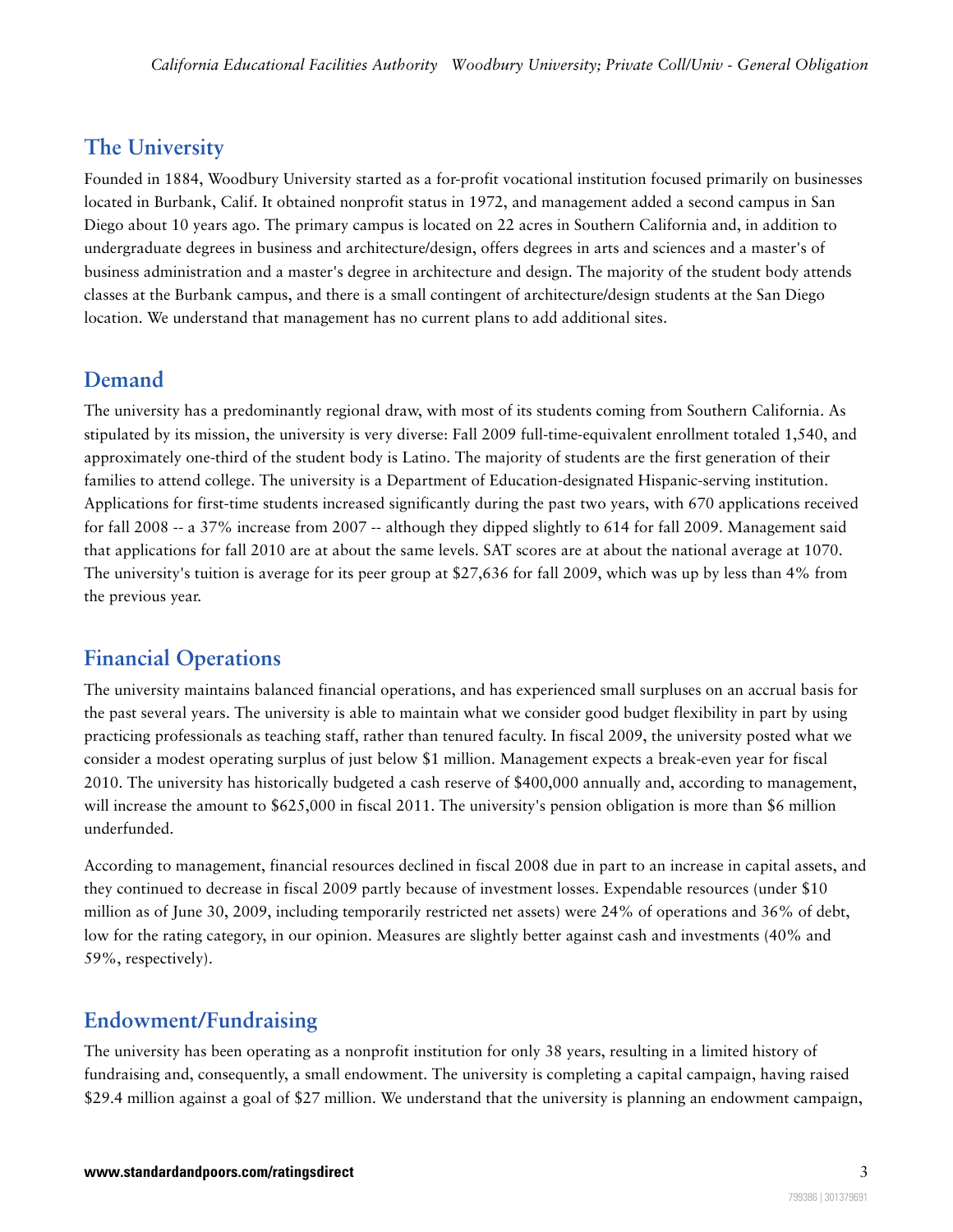and as such it does not spend any of the interest or earnings of the board-designated endowment and contributes a portion of operational surpluses to the fund each year. In our view, the endowment was a small \$13.2 million as of Dec. 31, 2009, nearly a \$1 million positive change since the end of the fiscal year. The endowment earned 17.9% in calendar 2009 and 2.5% over five years. Most of it is unrestricted. The asset allocation is what we consider conservative, with 54% in equity and 46% in fixed income and cash.

### <span id="page-3-0"></span>**Related Criteria And Research**

USPF Criteria: Non-Traditional Not-For-Profits, June 14, 2007